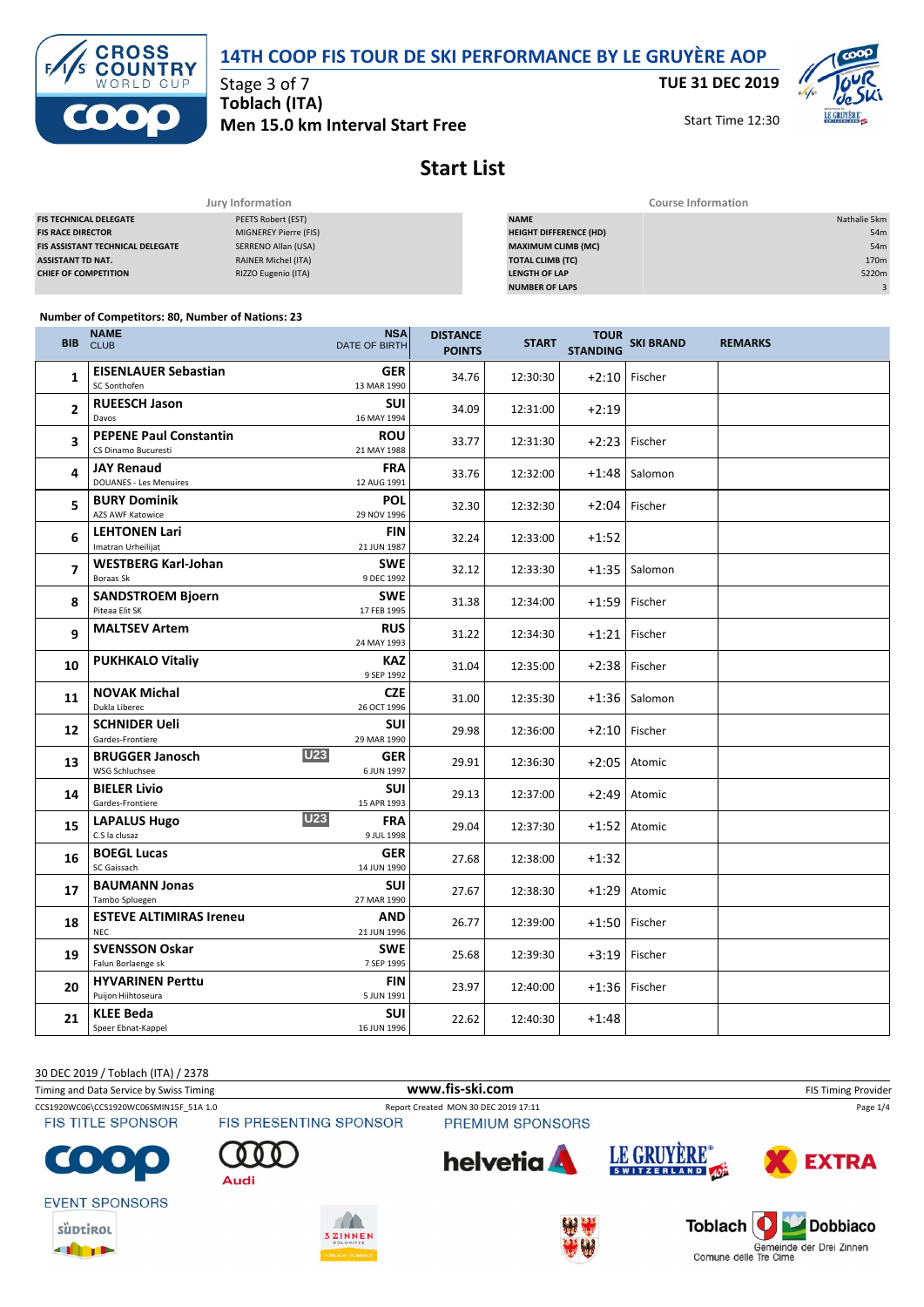#### **14TH COOP FIS TOUR DE SKI PERFORMANCE BY LE GRUYÈRE AOP**



**THEFT** 

Stage 3 of 7 **Toblach (ITA) Men 15.0 km Interval Start Free** **TUE 31 DEC 2019**



Start Time 12:30

## **Start List**

| <b>BIB</b> | <b>NAME</b><br><b>CLUB</b>                                     | <b>NSA</b><br>DATE OF BIRTH                    | <b>DISTANCE</b><br><b>POINTS</b> | <b>START</b> | <b>STANDING</b> | <b>TOUR SKI BRAND</b> | <b>REMARKS</b> |
|------------|----------------------------------------------------------------|------------------------------------------------|----------------------------------|--------------|-----------------|-----------------------|----------------|
| 22         | <b>LIVERS Toni</b><br>Davos                                    | <b>SUI</b><br>2 JUN 1983                       | 21.96                            | 12:41:00     |                 | $+2:15$ Salomon       |                |
| 23         | <b>NORRIS David</b><br>Alaska Pacific University Nordic Sk     | <b>USA</b><br>12 DEC 1990                      | 21.21                            | 12:41:30     | $+2:23$         |                       |                |
| 24         | YAKIMUSHKIN Ivan                                               | <b>RUS</b><br>17 JUN 1996                      | 21.05                            | 12:42:00     |                 | $+2:01$ Fischer       |                |
| 25         | <b>NOTZ Florian</b><br>SZ Roemerstein                          | $\mathsf{T}$ rc<br><b>GER</b><br>24 APR 1992   | 20.67                            | 12:42:30     |                 | $+1:51$ Fischer       |                |
| 26         | <b>DOBLER Jonas</b><br>SC Traunstein                           | <b>GER</b><br>4 MAY 1991                       | 20.36                            | 12:43:00     |                 | +1:22 Fischer         |                |
| 27         | <b>SALVADORI Giandomenico</b><br>GRUPPO SCIATORI FIAMME GIALLE | <b>ITA</b><br>8 OCT 1992                       | 19.31                            | 12:43:30     | $+2:09$         | Atomic                |                |
| 28         | <b>BACKSCHEIDER Adrien</b><br>Douane - Gerardmer Ski Nordique  | <b>FRA</b><br>7 AUG 1992                       | 15.85                            | 12:44:00     |                 | +1:42 Rossignol       |                |
| 29         | <b>GAILLARD Jean Marc</b><br>S.C DES DOUANES HTE SAVOIE        | <b>FRA</b><br>7 OCT 1980                       | 14.60                            | 12:44:30     | $+1:53$         | Salomon               |                |
| 30         | <b>HALFVARSSON Calle</b><br>Saagmyra SK                        | $\blacksquare$ YC<br><b>SWE</b><br>17 MAR 1989 | 13.55                            | 12:45:00     |                 | +1:38 Rossignol       |                |
| 31         | <b>BURMAN Jens</b><br>Aasarna IK                               | <b>SWE</b><br>16 AUG 1994                      | 13.51                            | 12:45:30     | $+1:28$         | Salomon               |                |
| 32         | <b>MUSGRAVE Andrew</b><br>Huntly Nordic Ski Club/Roea IL       | <b>GBR</b><br>6 MAR 1990                       | 11.94                            | 12:46:00     |                 | +1:58 Salomon         |                |
| 33         | <b>MELNICHENKO Andrey</b>                                      | <b>RUS</b><br>21 MAY 1992                      | 10.93                            | 12:46:30     | $+1:22$         |                       |                |
| 34         | <b>MANIFICAT Maurice</b><br>Douanes - SC Agy St Sigismond      | <b>FRA</b><br>4 APR 1986                       | 9.32                             | 12:47:00     |                 | $+1:44$ Salomon       |                |
| 35         | <b>PARISSE Clement</b><br>MegEve                               | <b>FRA</b><br>6 JUL 1993                       | 8.78                             | 12:47:30     |                 | $+1:41$ Salomon       |                |
| 36         | <b>SPITSOV Denis</b>                                           | <b>RUS</b><br>16 AUG 1996                      | 8.56                             | 12:48:00     | $+1:23$         | Fischer               |                |
| 37         | <b>TOENSETH Didrik</b><br>Byaasen II                           | <b>NOR</b><br>10 MAY 1991                      | 4.31                             | 12:48:30     | $+1:26$         | Fischer               |                |
| 38         | de FABIANI Francesco<br>C.S. ESERCITO                          | <b>ITA</b><br>21 APR 1993                      | 4.02                             | 12:49:00     | $+1:49$         | Salomon               |                |
| 39         | <b>HOLUND Hans Christer</b><br>Lyn Ski                         | <b>NOR</b><br>25 FEB 1989                      | 3.03                             | 12:49:30     | $+1:19$         | Fischer               |                |
| 40         | <b>ROETHE Sjur</b><br>Voss II                                  | <b>NOR</b><br>2 JUL 1988                       | 1.93                             | 12:50:00     |                 | $+1:24$ Salomon       |                |
| 41         | <b>KOVALYOV Vladislav</b>                                      | $\Box$ YC<br><b>KAZ</b><br>16 OCT 1996         | 54.19                            | 12:50:30     | $+3:42$         |                       |                |
| 42         | <b>HAEGGSTROEM Johan</b><br>Piteaa Elit Sk                     | $\Box$ YC<br><b>SWE</b><br>10 MAR 1992         | seeded                           | 12:51:00     | $+0:32$         |                       |                |
| 43         | <b>BASHMAKOV Nail</b>                                          | <b>KAZ</b><br>29 SEP 1995                      | 53.40                            | 12:51:30     | $+5:35$         |                       |                |
| 44         | <b>USTIUGOV Sergey</b>                                         | $\blacksquare$ YC<br><b>RUS</b><br>8 APR 1992  | seeded                           | 12:52:00     |                 | $+0.34$ Fischer       |                |
| 45         | <b>FELLNER Adam</b><br>Fenix Ski team jesenik                  | <b>CZE</b><br>10 AUG 1993                      | 49.23                            | 12:52:30     | $+3:05$         |                       |                |
| 46         | <b>VALNES Erik</b><br>Bardufoss Og omegn if                    | <b>NOR</b><br>19 APR 1996                      | seeded                           | 12:53:00     |                 | +0:36 Fischer         |                |

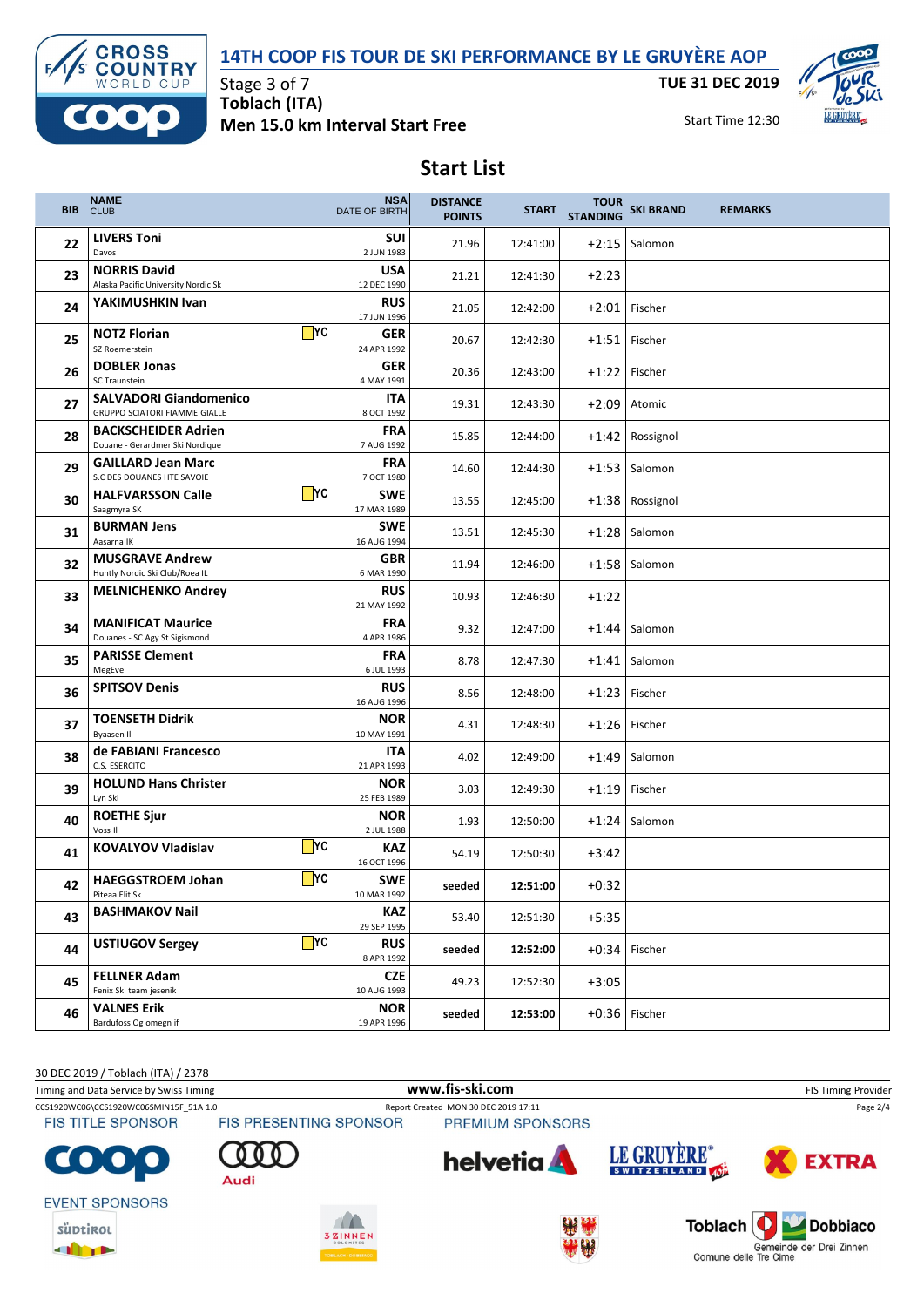### **14TH COOP FIS TOUR DE SKI PERFORMANCE BY LE GRUYÈRE AOP**



Stage 3 of 7 **Toblach (ITA) Men 15.0 km Interval Start Free** **TUE 31 DEC 2019**

Start Time 12:30



# **Start List**

| <b>BIB</b> | <b>NAME</b><br><b>CLUB</b>                              | <b>NSA</b><br>DATE OF BIRTH                    | <b>DISTANCE</b><br><b>POINTS</b> | <b>START</b> | <b>STANDING</b> | TOUR SKI BRAND  | <b>REMARKS</b> |
|------------|---------------------------------------------------------|------------------------------------------------|----------------------------------|--------------|-----------------|-----------------|----------------|
| 47         | <b>LEPISTO Lauri</b><br>Kouvolan Hiihtoseura            | <b>FIN</b><br>19 SEP 1996                      | 47.64                            | 12:53:30     | $+2:18$         | Peltonen        |                |
| 48         | <b>NYENGET Martin Loewstroem</b><br>Lillehammer Skiklub | <b>NOR</b><br>1 APR 1992                       | seeded                           | 12:54:00     | $+0:48$         | Fischer         |                |
| 49         | <b>KNOP Petr</b><br>Dukla Liberec                       | <b>CZE</b><br>12 MAY 1994                      | 46.81                            | 12:54:30     | $+2:06$         | Fischer         |                |
| 50         | <b>RETIVYKH Gleb</b>                                    | $\blacksquare$ YC<br><b>RUS</b><br>30 DEC 1991 | seeded                           | 12:55:00     | $+1:00$         | Fischer         |                |
| 51         | <b>ROJO Imanol</b><br>ALPINO UZTURRE-RFEDI              | <b>ESP</b><br>30 NOV 1990                      | 45.94                            | 12:55:30     |                 | $+2:16$ Salomon |                |
| 52         | <b>FURGER Roman</b><br>Schattdorf                       | SUI<br>10 FEB 1990                             | seeded                           | 12:56:00     | $+1:07$         | Fischer         |                |
| 53         | <b>KAESER Erwan</b><br>Gardes-Frontiere                 | SUI<br>8 JUN 1992                              | 45.29                            | 12:56:30     | $+2:49$         | Fischer         |                |
| 54         | <b>COLOGNA Dario</b><br>Val Muestair                    | <b>SUI</b><br>11 MAR 1986                      | seeded                           | 12:57:00     | +1:16           | Fischer         |                |
| 55         | <b>ABRAM Mikael</b><br>C.S. ESERCITO                    | <b>ITA</b><br>9 JUN 1996                       | 43.51                            | 12:57:30     | $+1:52$         |                 |                |
| 56         | <b>NISKANEN livo</b><br>Puijon Hiihtoseura              | <b>FIN</b><br>12 JAN 1992                      | seeded                           | 12:58:00     | $+1:17$         | Fischer         |                |
| 57         | <b>KORISTEK Jan</b><br>Ski Team Jase Latky              | <b>SVK</b><br>11 JUL 1996                      | 43.27                            | 12:58:30     | $+2:53$         | Fischer         |                |
| 58         | <b>LARKOV Andrey</b>                                    | <b>RUS</b><br>25 NOV 1989                      | seeded                           | 12:59:00     | $+1:11$         | Fischer         |                |
| 59         | <b>SEMENOV Michail</b>                                  | BLR<br>5 FEB 1986                              | 43.03                            | 12:59:30     | $+4:53$         | Atomic          |                |
| 60         | <b>GOLBERG Paal</b><br>Gol II                           | <b>NOR</b><br>16 JUL 1990                      | seeded                           | 13:00:00     | $+0:33$         | Rossignol       |                |
| 61         | <b>VOLOTKA Denis</b>                                    | KAZ<br>10 OCT 1985                             | 40.04                            | 13:00:30     | +4:31           | Fischer         |                |
| 62         | <b>KRUEGER Simen Hegstad</b><br>Lyn Ski                 | <b>NOR</b><br>13 MAR 1993                      | seeded                           | 13:01:00     | $+1:07$         | Atomic          |                |
| 63         | <b>TRITSCHER Bernhard</b><br>SK Saalfelden-Salzburg     | <b>AUT</b><br>25 APR 1988                      | 38.80                            | 13:01:30     | $+2:30$         | Atomic          |                |
| 64         | <b>PELLEGRINO Federico</b><br>G.S. FIAMME ORO MOENA     | <b>ITA</b><br>1 SEP 1990                       | seeded                           | 13:02:00     | +1:07           | Rossignol       |                |
| 65         | <b>RASTELLI Maicol</b><br>C.S. ESERCITO                 | <b>ITA</b><br>28 APR 1991                      | 38.26                            | 13:02:30     |                 | $+3:50$ Salomon |                |
| 66         | <b>JENSSEN Jan Thomas</b><br>Hommelvik II               | <b>NOR</b><br>1 APR 1996                       | seeded                           | 13:03:00     | $+1:03$         |                 |                |
| 67         | <b>CHAPPAZ Jules</b><br>C.S la clusaz                   | <b>U23</b><br><b>FRA</b><br>22 MAY 1999        | 36.88                            | 13:03:30     | $+2:14$         |                 |                |
| 68         | <b>BOLSHUNOV Alexander</b>                              | <b>RUS</b><br>31 DEC 1996                      | seeded                           | 13:04:00     |                 | +0:32 Rossignol |                |
| 69         | <b>EKSTROEM Axel</b><br>IFK Mora SK                     | <b>SWE</b><br>3 MAY 1995                       | 36.76                            | 13:04:30     |                 | +2:18 Rossignol |                |
| 70         | <b>KLAEBO Johannes Hoesflot</b><br>Byaasen Il           | <b>NOR</b><br>22 OCT 1996                      | seeded                           | 13:05:00     | 35:07           | Fischer         | Yellow shirt   |
| 71         | <b>DYUSSENOV Asset</b>                                  | <b>U23</b><br>KAZ<br>15 JAN 1997               | 57.42                            | 13:05:30     | $+3:27$         |                 |                |